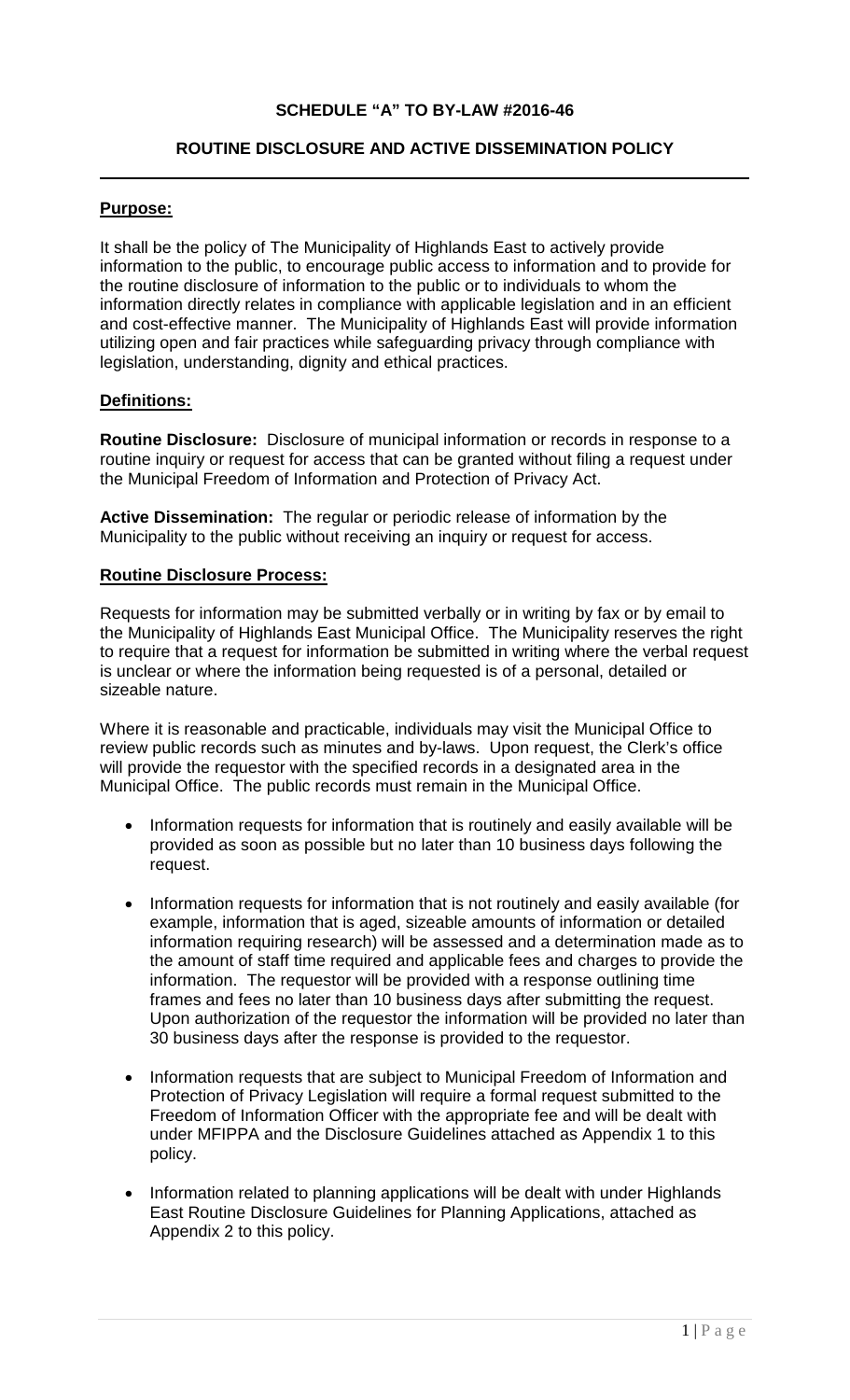# **SCHEDULE "A" TO BY-LAW #2016-45**

# **ROUTINE DISCLOSURE AND ACTIVE DISSEMINATION POLICY**

# **Active Dissemination Process:**

The Municipality of Highlands East utilizes the municipal website, the electronic sign located in Wilberforce on Loop Road, brochures and newsletters, public postings, general signage and local media to regularly and periodically provide information to the public.

A Newsletter is included with each tax bill mailing.

Information such as Council Agendas, Minutes of Regular Council Meetings, Committee Structure, Notices of Meetings, Departmental Information etc… are posted on the municipal website on a regular basis.

Municipal Staff may be contacted by telephone, electronic mail, regular mail or by visiting the Municipal Office during office hours.

Council Members may be contacted by telephone, electronic mail and regular mail.

The Clerk's Office makes publicly available:

- Council Agendas and Minutes
- By-Laws and Resolutions
- Board/Committee Agendas and Minutes
- Planning Information in Cooperation with the Building/Planning Department
- Documents considered in a public meeting except a meeting closed to the public
- Municipal Policies

The Municipal Treasurer makes publicly available:

- Financial Statements
- Annual Budgets
- Council Statement of Remuneration and Expenses
- Building Department Financial Report
- MPMP

**Municipal records and information are subject to the Municipality of Highlands East Records Retention By-law and retention dates.**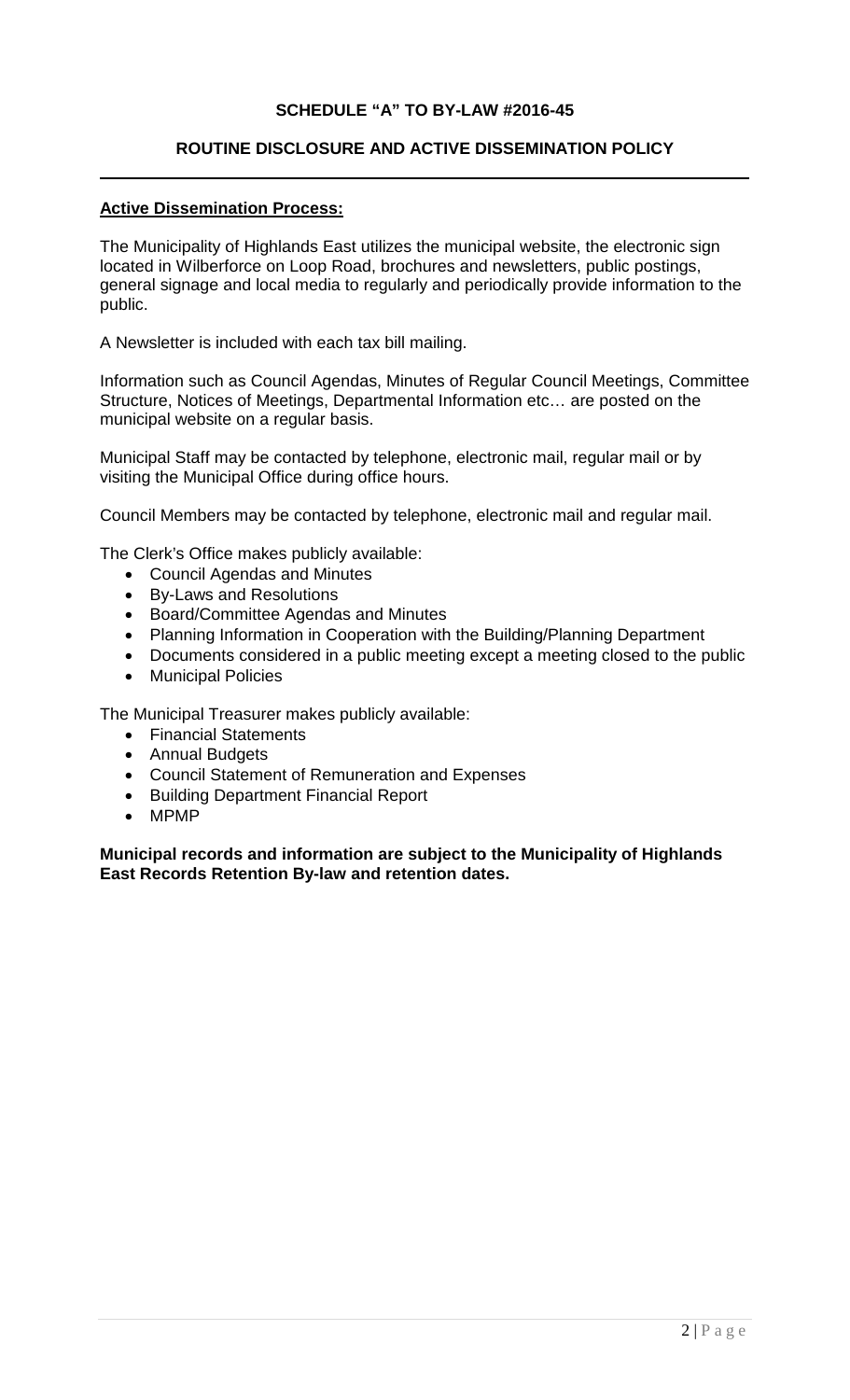# **SCHEDULE "B" TO BY-LAW #2016-45**

#### **ROUTINE DISCLOSURE AND ACTIVE DISSEMINATION POLICY**

# **Schedule of Fees and Charges**

Fees and charges shall be established by Municipal By-law – Being a By-law to prescribe a Tariff of Comprehensive Fees and Charges.

Fees are not applicable for requests and searching for information that is routinely and easily available and current for the year up to a limit of 12 requests per calendar year after 12 requests a fee of \$5.00 per request will apply.

Fees are not applicable for Financial Information requested under Section 295 (1) of the Municipal Act.

For information estimated to cost in excess of \$50.00 a 50% deposit will be required.

#### **Exemptions**

The Chief Administrative Officer shall have the authority to waive the payment of all or part of the fee if it is considered fair and equitable to do so for example in circumstances that may cause a financial hardship for the person requesting the information and the information requested is of a necessary nature. The Chief Administrative Officer may require the person to provide additional information for verification purposes.